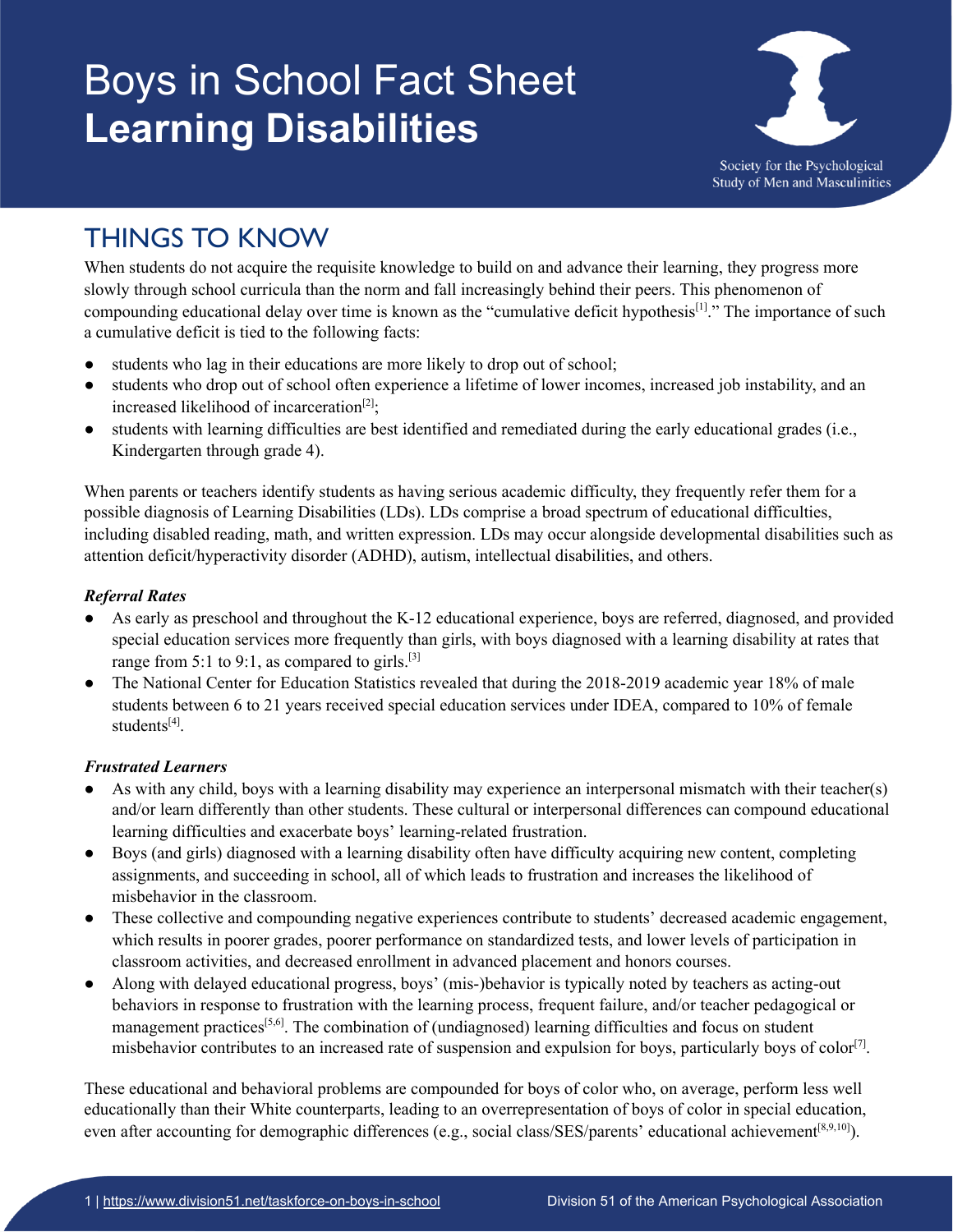## THINGS TO DO

We strongly encourage boys, parents, teachers, school psychologists, administrators, and other interested parties to consider the "why" of boys' academic difficulties and the possibility (or likelihood) that the "why" reflects an unaddressed or improperly addressed learning difficulty. Specifically, we encourage:

- *boys* to share their struggling educational experiences with their parents, and we encourage parents to listen attentively when boys say schoolwork is perceived as difficult or boring. Educational boredom may flag academic content that is not easily comprehended by the student or indicate a more serious learning issue. Concerned parents should reach out to teachers to better understand their child's academic performance and experiences.
- *parents* to ask boys for a detailed description of difficulties experienced in school, including understanding written material, completing written assignments, and managing organizational skills (especially at the middle and high school levels).
- parents of boys who have an Individual Educational Plan (IEP) to obtain a clear grasp of how their son's challenges are to be addressed by the school and how proposed interventions relate to their son's difficulties.
- *school staff* to consider how students perceive them and consider how students' perceptions enhance or interfere with content acquisition and fulfilling teachers' educational goals. Quality student-teacher relationships are extremely important during Middle and High School years because boys produce greater effort and investment in schoolwork when their teachers are passionate about academic content, tolerant of minor misbehavior, and evince care toward their students<sup>[11]</sup>. Schools should support efforts to improve student-teacher relationships through relational education and mentoring $^{[12,13]}$ .
- *teachers* to be aware of academic and behavioral indicators of potential learning problems and consult with school psychologists to identify appropriate evidence-based interventions. If targeted interventions do not resolve the student's difficulties, a comprehensive psychoeducational evaluation should be considered to explore underlying causes for the student's difficulties. Such detailed assessments identify students' cognitive and academic strengths and weakness; identified strengths can be further built upon and also used to help remediate relative weaknesses.
- *teachers* to attend targeted professional development opportunities and adjust teaching practices to provide individualized instruction, address student dispositions and learning behaviors, and recognize common issues faced by boys.<sup>[14]</sup>
- *teachers and administrators* to provide alternative educational paths for students (e.g., vocational education) to facilitate awareness and advancement into trades and other skilled fields, rather than assuming that most students are college bound.
- *administrators* to recruit and hire more male educators (e.g., teachers, counselors, psychologists), in particular, male educators of color. Providing more male educators of color, especially at the elementary levels, is essential because a greater student-teacher demographic match in grades 3, 4, and 5 can significantly reduce the probability of Black male students from dropping out of high school<sup>[15]</sup>.
- *legislators, board members, and school superintendents* to provide adequate funding for comprehensive and evidence-based psychoeducational assessments and interventions for all students who are struggling academically.

#### **TASK FORCE ON BOYS IN SCHOOL** Society for the Psychological Study of Men and Masculinities Division 51 of the American Psychological

Association Fact sheet developed by Lea A. Theodore, Ph.D., Joseph D. Nelson, Ph.D., and Andrew P. Smiler, PhD. with support from Task Force and Advisory Committee members.

The goal of the Task Force on Boys in School (TFBS) is to provide critical information to schools and their constituents to more effectively support the educational and social-emotional needs of a diversity of boys. While we advocate for the unique needs of boys, TFBS recognizes that all students deserve adequate school supports to optimize their success in and beyond the classroom. This Fact Sheet highlights what we know about behavioral challenges and disciplinary practices some boys experience in school. To learn more about this topic, and to access references and other fact sheets, please visit our webpage at <https://www.division51.net/taskforce-on-boys-in-school>.